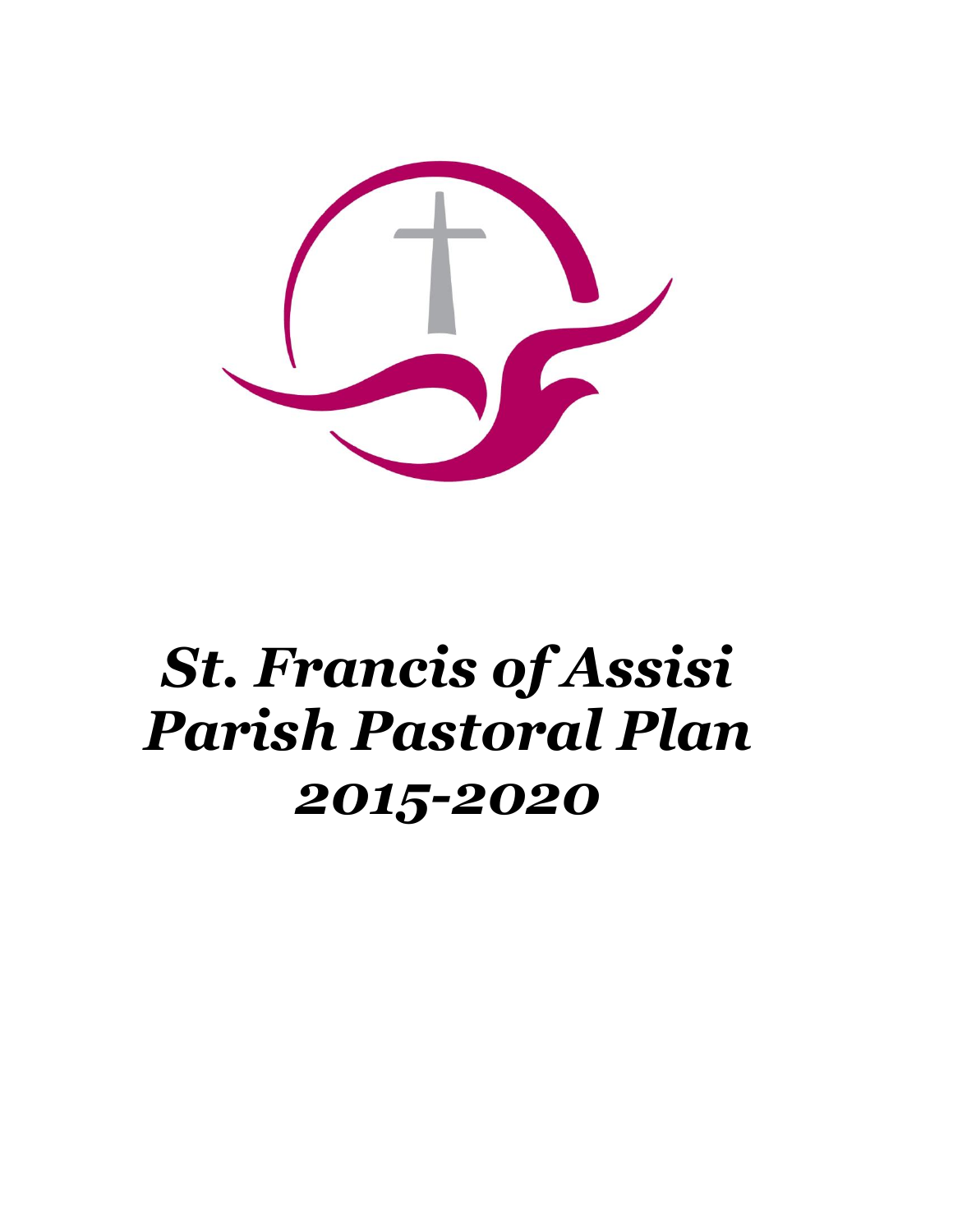

*September 8, 2015 Feast of the Nativity of the BVM* 

Dear Brothers and Sisters in Christ,

Every five years the leadership of our parish takes an extensive and honest look at the life, ministry and overall direction of our community and from it puts in place some key goals and strategies for the following five years. I am pleased to be able to share with you our new Parish Pastoral Plan. It is the result of much prayer and reflection as well as many months of hard work and diligent planning by our Parish Pastoral Council and the Parish Pastoral Team.

As you will see this new plan is quite extensive, covering all areas of our broad and varied ministry and community life. It is built on the work achieved by previous plans and sets specific goals for each particular area of our ministry, highlighting the benefits and the steps to be undertaken. At its heart is the Gospel message and the call to share our faith in Christ with others. Having heard the Gospel and accepted its mission we are determined to form strong and committed Christian disciples and families, to celebrate God's enduring presence through our sacramental life and to serve the greater community through outreach and sharing. In short, this plan is geared toward the *New Evangelization*; challenging us to new methods, expressions and a new ardor and enthusiasm as we fulfill the Gospel's mandate and share its life-giving message. As you read the plan you will notice that its emphasis is both evangelical and relational. We are called as a community of faith to preach and witness to the Risen Christ as part of the universal Church and to build relationships with others that reflect this identity.

As a community of faith in Ann Arbor, the plan encourages the development of greater bonds of cooperation both within and outside of the parish. As you read through it you will notice an added emphasis on collaboration among our parish ministries and the building of new bridges of cooperation with neighboring parishes and institutions that will, we pray, strengthen the Catholic presence and influence in the Washtenaw region and beyond.

As I commend this new pastoral plan to your reflection and prayer, I also wish to share with you two other matters that in time will require our attention. For many years it has been obvious that we are in need of a new parish hall and extra facilities for events and functions. It is my hope that we can begin the planning of this new building in the next two years and I hope and pray that when the time comes you will join me in supporting this endeavor.

Secondly, we are truly blessed by the ethnic and cultural diversity of our parish family. Serving each group and allowing each culture to bring their spiritual treasures and experiences to our parish will strengthen our overall sense of community as well as enriching our common spiritual life. Chief among this diversity is the presence of our Latino brothers and sisters who bring so many gifts and talents to our communal life. As a growing part of our community our hope is to be able to serve them in a more proactive and intentional way and to put together an effective ministry that will continue to meet their spiritual needs.

Finally, as we begin this new phase in our community life let us first of all be a people of prayer and service, a people who are filled with a true Christ-like love for all. Since its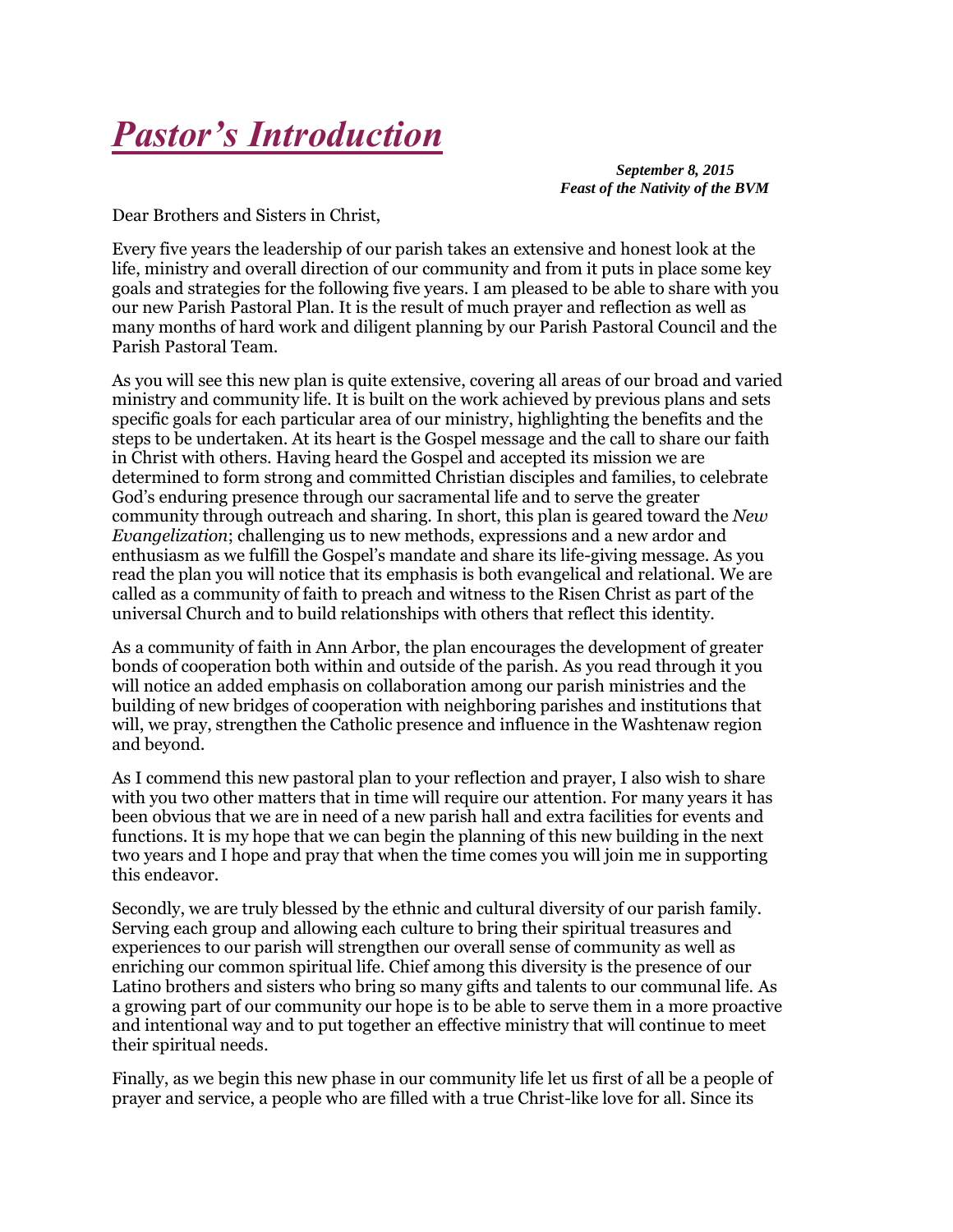founding in 1950 our parish has been committed to living the Gospel mandate *"to love one another as I have loved you"* and with the example of our patron, Francis of Assisi, we have striven to be a Christ-centered expression of God's family, nourished by the Holy Spirit.

Let us pray that what the Lord has begun here will, with his grace and strength and our faith-filled commitment, come to fulfillment for the glory of his name. May St. Francis, our patron, continue to intercede for us and help us by the power of his example and prayer.

*Rev. Fr. James Conlon Pastor* 

| <b>Our Current Parish Pastoral Team</b>     |                            |
|---------------------------------------------|----------------------------|
| Pastor                                      | Rev. Fr. James P. Conlon.  |
| <b>Associate Pastor</b>                     | Rev. Fr. Shaun Lowery.     |
| Deacon                                      | Rev. Mr. Rich Badics.      |
| Director of Music & Worship                 | Mr. Jonathan Hasey         |
| Coordinator of Worship                      | Ms. Sue Wawrzaszek.        |
| School Principal                            | Ms. Julia Fantone Pritzel. |
| Director of Religious Education             | Ms. Ellen Ward.            |
| Director of Adult Education & R.C.I.A.      | Ms. Marty Lucas.           |
| Coordinator of Pastoral Care & Small Groups | Ms. Kelly Hernandez.       |
| Director of Youth Ministry                  | Mr. Jake Kanitz            |
| Director of Social Outreach                 | Mr. Scott Wright.          |
| <b>Business Manager</b>                     | Mr. Michael Scott          |
| Director of Development & Stewardship       | Ms. Colleen Pierce.        |
| Director of Communications                  | Mr. Jim Russo.             |
|                                             |                            |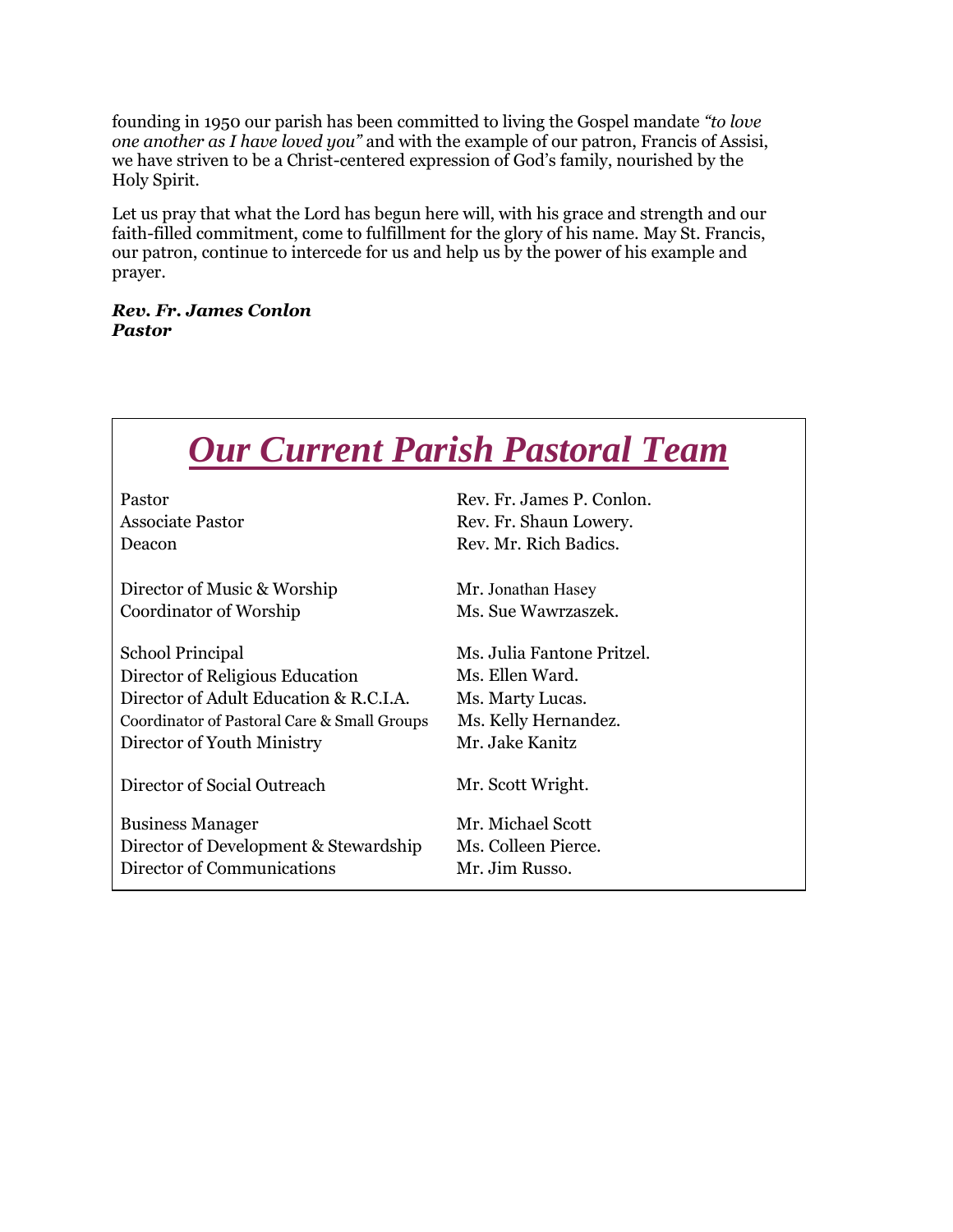# *WELCOME and HOSPITALITY*

**Pastoral Team Members:** Pastor and Pastoral Team

*Hospitality and a generosity of welcome are an integral part of the Christian faith and community life. Given its Jewish roots with its emphasis on welcoming the stranger as evidenced in the words of the Old Testament: "You shall treat the stranger who sojourns with you as the native among you, and you shall love him as yourself, for you were strangers in the land of Egypt," (Lev 19:34) and reflected again in the word of the Letter to the Hebrews: "Do not neglect to show hospitality to strangers, for by this some have entertained angels without knowing it," (Heb 13:2) the Church welcomes all who seek fellowship and participation in her rich liturgical and communal life. St. Francis Parish strives to provide to all a joyful and generous welcome. We see this not simply as an act of service but as a reflection of who we all are as brothers and sisters in Christ and our desire to reach out to and to offer all a share in the gift of our faith and membership of our community.*

**Goal #1:** Encourage our parish community to embrace the joy of hospitality and generosity of welcome towards all who come to our community.

- Reach out to the community gathered, to those who have disconnected from the church, and to those who have yet to hear the Gospel message as the focus of our evangelization efforts.
	- Continue to use and adapt to our own needs, the insights and challenges to be found in Bishop Boyea's 2012 pastoral letter *"Go and announce the Gospel of the Lord."*
	- Offer ongoing formation workshops and training that will create a welcoming ministry within the parish.
	- Encourage and support members of the Pastoral Team to review all their current and future activities to ensure that this new approach is reflected and encouraged.

**Goal # 2:** Ensure that all who register with our community are fully informed of all of the ministries and activities available within the parish.

- Review and update current new parishioners' welcoming procedures to ensure that they reflect a truly welcoming spirit and contain relevant and helpful information.
- Equip Neighborhood Coordinators with the necessary resources to reach out and welcome new parishioners.
- Explore new ways within each ministry to celebrate the diversity within the community and parish.
- Explore new ways to reach out to the differing ethnicities that make up the greater community in Ann Arbor and to celebrate that cultural diversity within our parish family.

### *MUSIC and LITURGY*

**Pastoral Team Member:** Director of Music and Liturgy

*The Church earnestly desires that all its members should be led to a "full, conscious and active participation" (Vatican II) in its liturgical celebrations. Here at St. Francis we understand that for most people Sunday Mass is their main point of encounter with our community of faith. It is here that we fulfill the sacred command "to keep holy the sabbath day" (Exodus 20:8) by joining with our brothers and sisters in worship of God through the celebration of the Eucharist. Here in our celebration of the Mass we truly become one*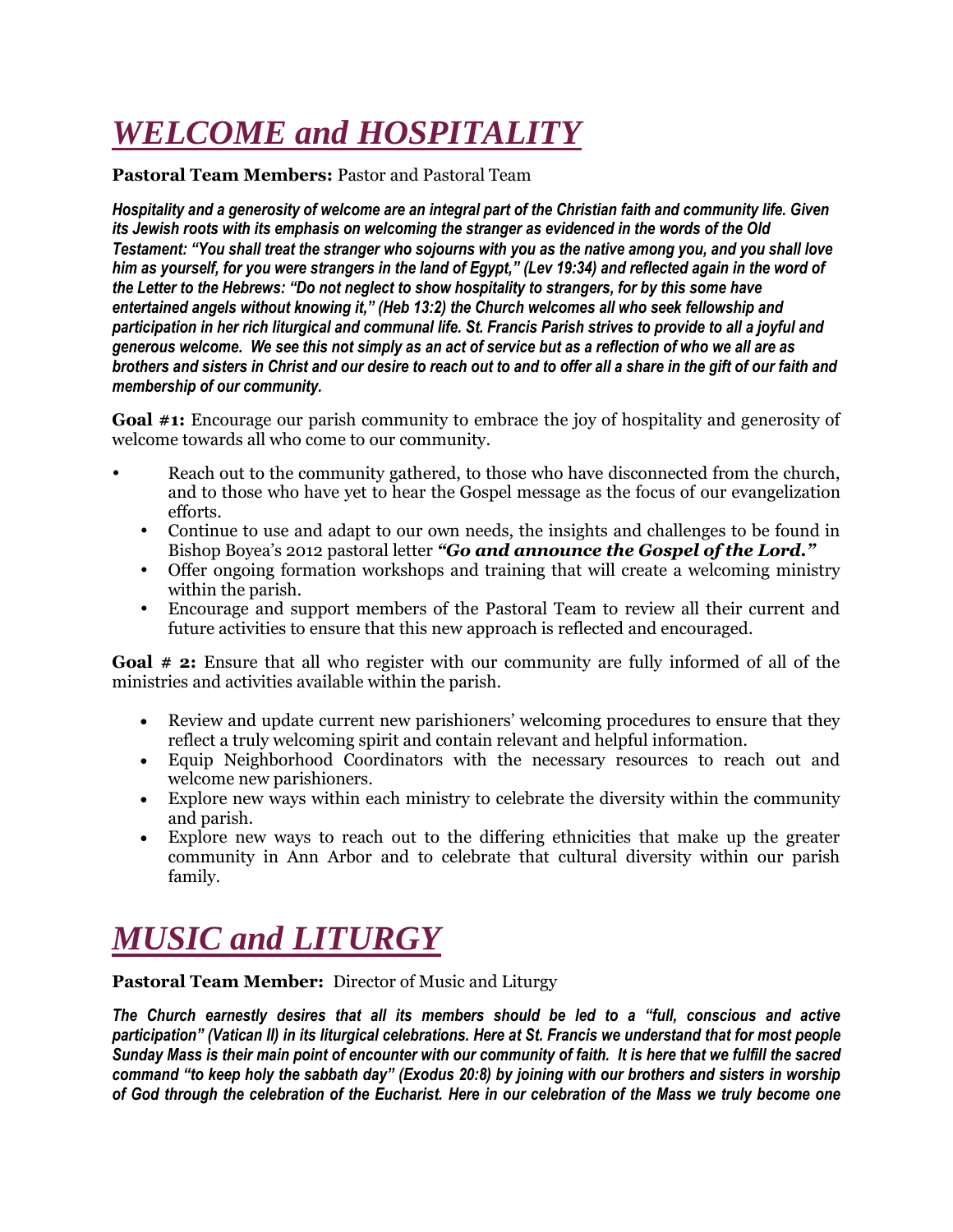*with the Risen Christ as we participate and share in his passion, death and resurrection. As a parish community we strive to ensure that all our liturgies, especially Sunday and holyday Masses, are vibrant and prayerful, with excellent celebration, good preaching and a wide variety of music that will enhance the overall experience and lift the human heart into true "worship in spirit and truth." (Jn 4:23) Our guiding principle is to build up and enhance participation at all levels in music and liturgy and to offer opportunities for all in our community to share their gifts and talents for the glory of God.* 

**Goal #1:** Expand and continually evaluate the active involvement of the faith community in our music ministry.

- Invite and welcome current and new parishioners to participate in the music ministry of the parish.
- Inform the congregation about the role of music in the liturgy and the tradition of using music to lead one's focus onto God.
- Expand the music repertoire to reflect the diversity of the parish.

**Goal #2:** Foster a sense of community within the music ministry.

- Offer faith building and fellowship opportunities for participants within the music ministry.
- Reach out to the community at large to enhance the music ministry of the parish.
- Combine ensembles to provide a sense of larger community within the ministry.
- Implement practices that promote growth within the music ministry.

Goal #3: Welcome and train all who are interested in being commissioned as Altar Assistants, Readers, Extraordinary Ministers of Holy Communion (EMHC), Altar Servers, and Greeters.

- Offer frequent training sessions for new and current liturgical ministers.
- Offer faith building and fellowship opportunities for participants within the liturgical ministries.
- Increase communication about liturgical events in collaboration with other parish ministries.

**Goal #4:** Assist in the planning and organization of liturgical events.

- Purchase all supplies for the church and liturgies in collaboration with the Pastor and Pastoral Team.
- Organize worship aids for special Masses, Prayer and Penance Services.
- Schedule Altar Assistants, EMHCs, Readers and Altar Servers for all masses using Rotunda Software.
- Utilize church signage, bulletin boards, and webpage advertise liturgical events to the congregation and greater community.
- Collaborate with the Director of Communications to review ongoing software and technology needs within the ministry.

**Goal #5:** Using the seasons and feast days of the liturgical year to enhance the aesthetics of the church and parish campus.

- Continue to work with the Art and Environment Committee to oversee liturgical decorations and acquire spiritual art with appreciation of the cultural make-up and diversity of our parish community.
- Invite parish groups and ministries to create small gardens within our parish campus.
- Utilize and prepare the gathering space to be a functional and welcoming area.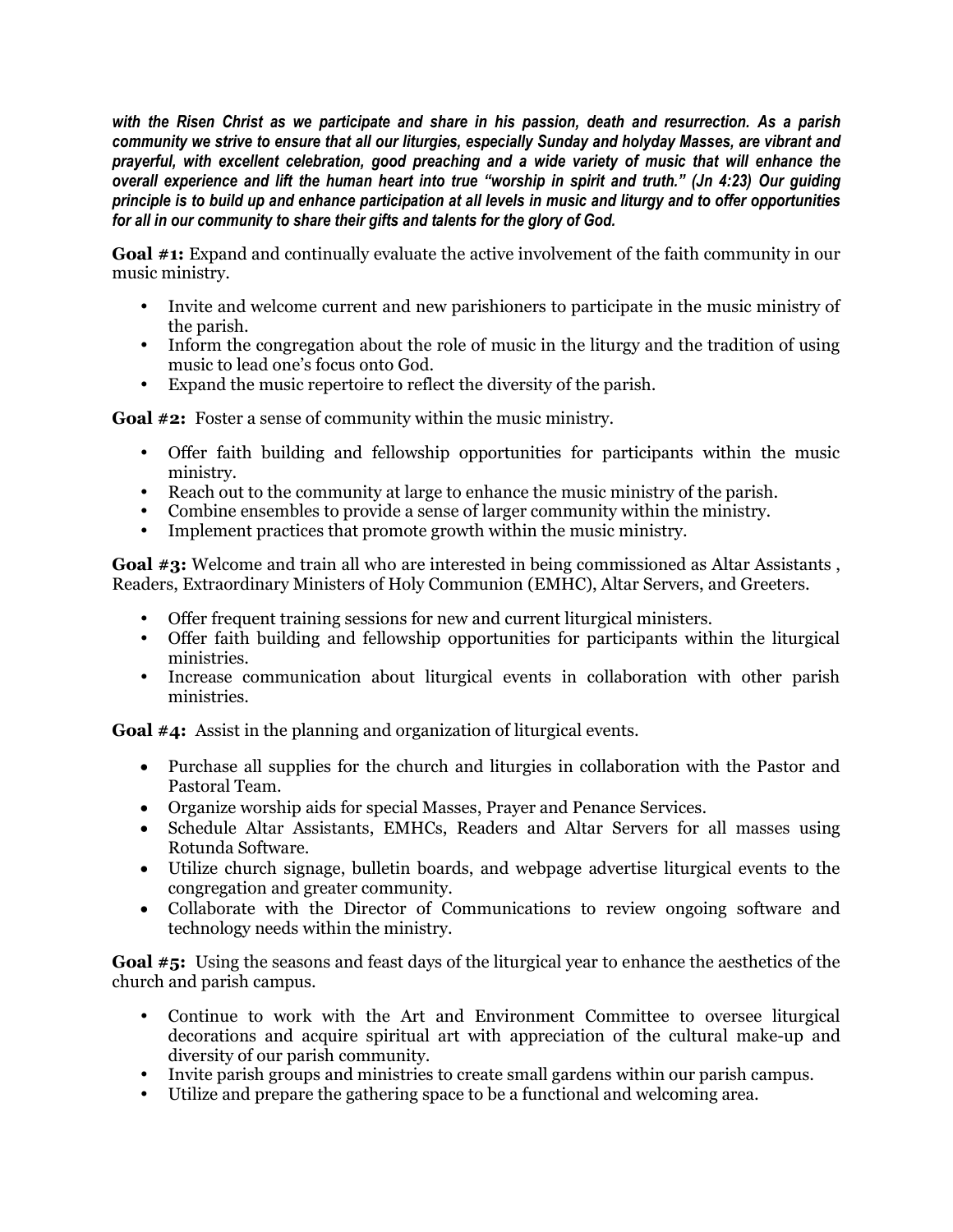# *ST. FRANCIS SCHOOL*

#### **Pastoral Team Member:** School Principal

*Teaching and education have always been a core part of the Church's ministry. In his Great Commission (Mt 28:20), Jesus exhorts and challenges his disciples to continue his mission in the world by teaching others. For over 60 years our parish school has sought to fulfill this holy mandate by offering a strong Christcentered education with emphasis on academic excellence and the formation of active disciples for the Kingdom of God. As a family centered ministry, our school exists to assist parents as the primary educators in their sacred duty to educate their children. Our school seeks to respect and nurture each of our students as unique human beings created in the likeness of God.*

**Goal #1:** Demonstrate a welcoming spirit to all who seek a Catholic education for their children.

- Incorporate active faith formation opportunities within the school community.
- Provide opportunities for students and parents to grow in their faith.
- Provide resources for faculty and staff to encourage faith growth personally and professionally.
- Strengthen the Catholic identity of the school within the wider community.

**Goal #2:** Provide an academically excellent curriculum which will prepare students for high school and beyond.

- Review and analyze curriculum and instructional materials to ensure that curriculum is up to date, concise, and academically competitive.
- Collaborate with faculty in all aspects of curriculum development.
- Follow 5-year technology plan for continual improvement.
- Provide optimal class-size.
- Utilize standardized test results for school improvement and student success.
- Complete the Michigan Association of Non-Public Schools Accreditation review annually.

**Goal #3:** Partner with staff, parents, and parish ministries to fulfill the mission of the school.

- Provide support for the academic, emotional, and spiritual needs of each individual student.
- Provide resources for parents to assist with individual student needs.
- Assure the professional development of the faculty and staff to meet the needs of the students.
- Use community resources to establish feeling of belonging in a community where children, family, and faith matter.

**Goal #4:** Strive to maintain and make facility improvements for the betterment of the school functions and operations.

- Gather input annually from school community members on areas in need of improvement.
- Create and submit a list of facility needs and improvements to business manager and pastor each year.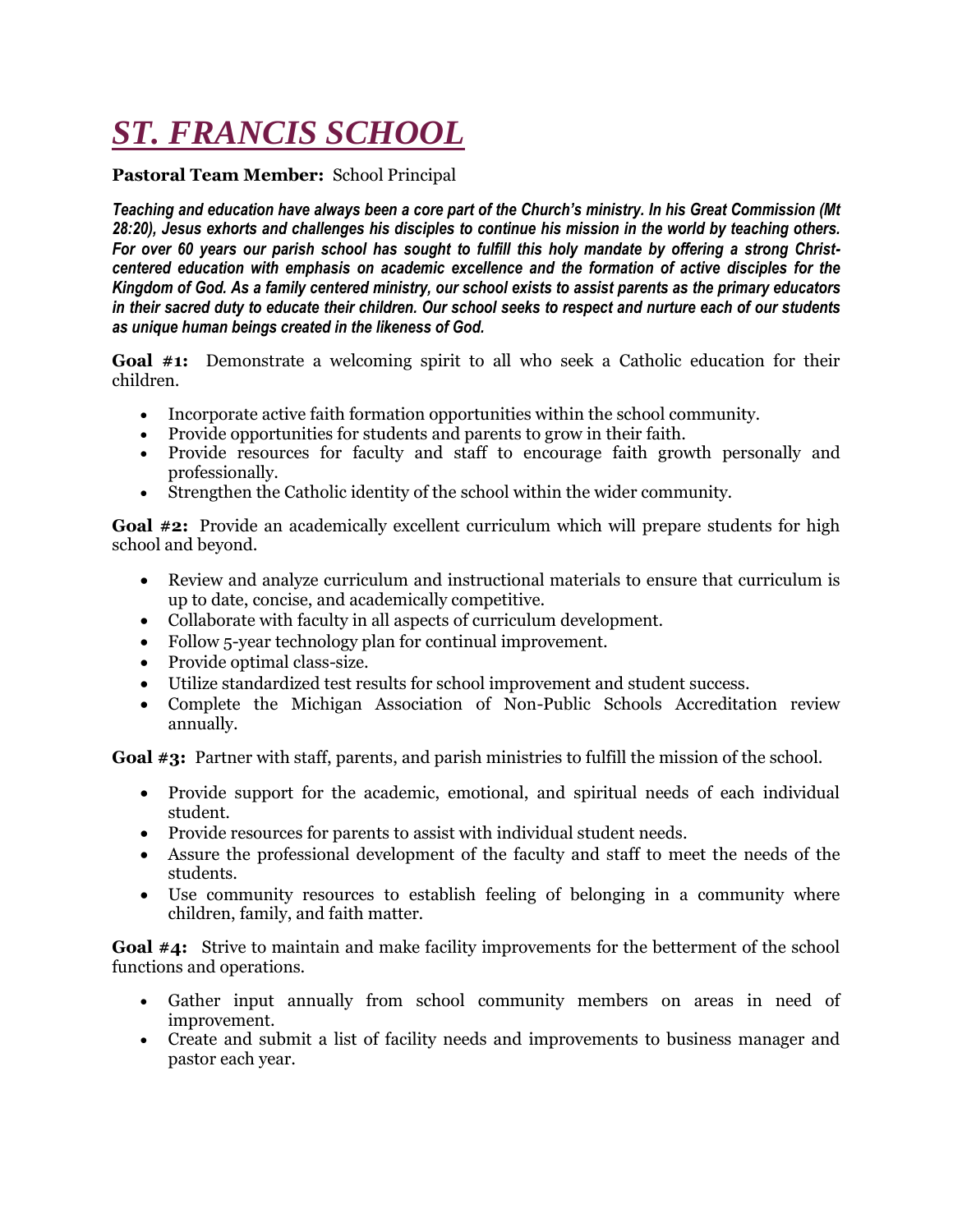# *RELIGIOUS EDUCATION*

**Pastoral Team Member:** Director of Religious Education

*St. Luke recalls how Jesus in the synagogue at Capernaum "taught with authority" (Lk 4:32) and how the people were amazed at His words and shared His message with others. Our very vibrant religious education program seeks to assist parents in forming and teaching their children our Catholic faith and instilling in them a strong sense of their baptismal identity so that they may grow in knowledge and relationship with Jesus Christ and His Church and become intentional disciples ready to witness to their faith and to share it with others. With the help and guidance of the Holy Spirit, the RE teachers and mentors in our program offer families the support they need to fulfill the sacred and primary responsibility they undertook at the baptism of their child.* 

**Goal #1:** Intentionally welcome and outreach to all families with children participating in the Religious Education Program (RE) to help equip them in their role as primary teachers of the faith and as active members in our community of faith.

- Plan events and outreach opportunities to invite and welcome new members to the parish RE program.
- Plan and promote participation in parish events and seek involvement in community performances as representatives of St. Francis Parish.
- Provide opportunities for children and families to grow spiritually and deepen their relationship with Christ.

**Goal #2:** Adapt and build on the current Religious Education Program to meet the spiritual and faith needs of families in a diverse and global world.

- Update materials to reflect the vision and goals of the New Evangelization and build the resources and technology used by the RE ministry and other ministries.
- Increase opportunities to meet the needs of various cultural groups represented in the parish.
- Plan and arrange the preparation process for the Sacraments with a goal toward personalizing the process for the unique needs of the children, youth, and families.
- Develop both online and in-class materials for the ease and use for families with special needs children.

**Goal #3:** Provide for the educational and spiritual needs of Religious Education leaders, parents, and families.

- Plan occasions for faith development and seek involvement in fellowship and spiritual gatherings.
- Arrange for opportunities of further education through collaboration with other parish ministries and the wider church community.
- Provide leadership opportunities for a RE intern under the direction of the RE Director.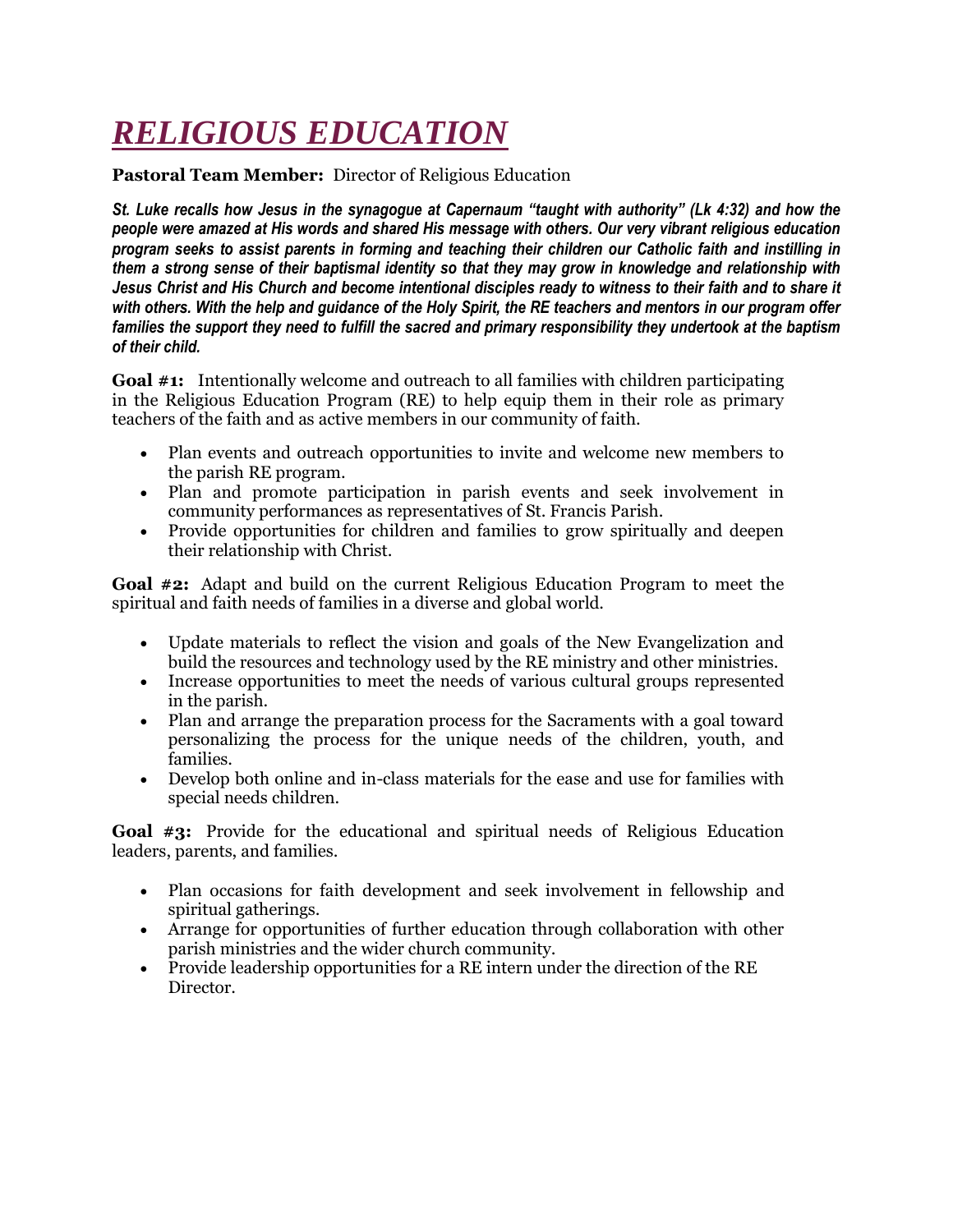# *ADULT FAITH FORMATION & R.C.I.A.*

#### **Pastoral Team Member:** Director of Adult Faith Formation and RCIA

*We know that the great mystery of God is beyond our human understanding. We also know that in his infinite wisdom, God has revealed his innermost life to us in the mystery of Jesus Christ and through him, has invited us into an ever deeper relationship of love, self-giving and learning. The Church exists to make this divine self-revelation real in the lives of its people. Learning is not just the prerogative of the young but a lifelong pursuit for all Christ's disciples as they fathom and enter into the great mystery of God and his presence in our lives. As the pursuit of learning and on-going formation is one of the hallmarks of the Christian disciple, our Adult Faith Formation ministry seeks to meet this need by offering opportunities for greater learning, prayer and reflection throughout the year.* 

Goal #1: Provide ongoing faith formation opportunities for adults.

- Sponsor and promote educational programs which enable individuals to grow in their understanding of the Catholic faith.
- Offer various courses and studies in adult faith formation aiding individuals in their journey of faith.
- Provide parishioners with information about spirituality programs that are offered by the Diocese and area Catholic churches.

**Goal #2:** Support evangelization efforts within our diverse community.

- Invite speakers and create events that inspire and offer techniques and resources for evangelizing through the ordinary events of life.
- Create events and activities that will encourage those who no longer practice their faith to reconnect with the Church and with our community of faith.
- Explore means to welcome those who have yet to hear the Gospel message to find a spiritual home in our parish family.

**Goal #3:** Provide structure and support to those who seek sacramental preparation in collaboration with the pastor, parochial vicar, deacon and other parish ministries.

- Invite seekers, catechists, and sponsors to participate in various sacramental preparation programs.
- Provide organization, guidelines, tools, and liturgies to obtain the sacraments.
- Support those who have recently made sacraments for follow-up and fellowship.

**Goal #4:** Collaborate with and guide the Coordinator of Adult Faith Groups to offer a variety of small faith groups and healing activities which respond to the desire for individuals' spiritual growth.

### *ADULT FAITH GROUPS*

**Pastoral Team Member:** Coordinator of Adult Faith Groups

*One of the primary images chosen by Vatican II in describing the Church is that of a "Pilgrim People," (Lumen Gentium #48) a people chosen and called by God, redeemed by Christ and empowered by the Holy Spirit, a community of intentional disciples journeying together through this life. We witness to one another through prayer and by inviting others to be part of this great journey of faith. As a parish family we seek to*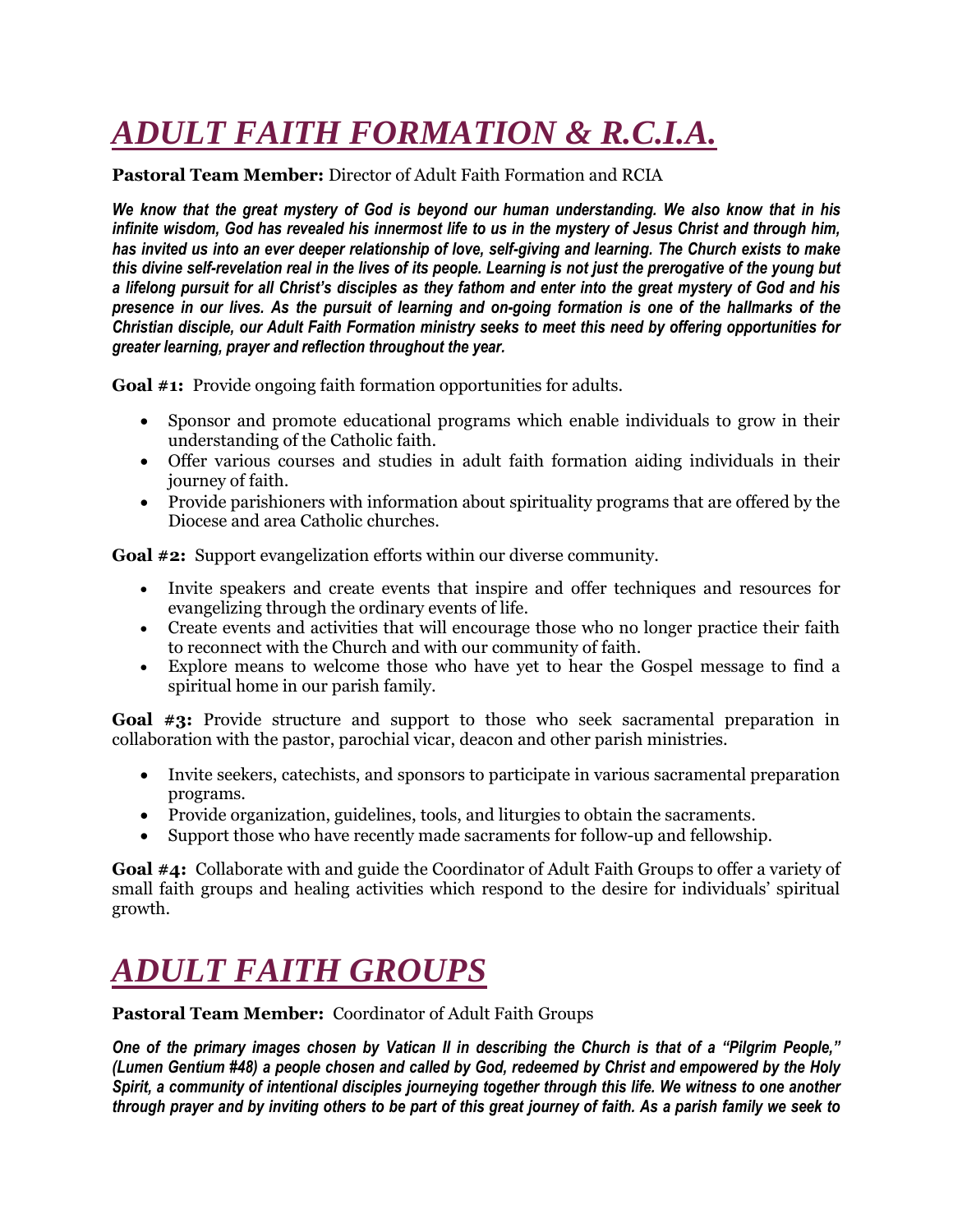*promote this sense of belonging and communal responsibility especially in times of challenge and struggle. In addition, our small faith group ministry offers opportunities for all adults to share their gifts, talents and time together so that they can discover the beauty and extent of God's calling in their individual lives.* 

Goal #1: Nurture, promote, and support opportunities for spiritual growth using resources of the parish ministries and Diocese of Lansing.

- Offer spiritual direction to those who seek to grow closer to God and discern His will for their life.
- Refer for counseling, while maintaining confidentially, those who would benefit from parish ministry services.
- Identify, discern and train possible new spiritual directors from our community.

Goal #2: Offer pastoral care outreach and support to parishioners who have experienced lifechanging events.

- Offer healing opportunities to those who have lost loved ones.
- Provide restorative opportunities for those to who have experienced divorce or separation and coordinate the *"Divorce Survival Guide Program"* with other parishes.
- Support, advertise, and share pastoral care programming within the Diocese.

**Goal #3:** Organize and welcome all to join small faith sharing groups to encourage fellowship and spiritual support for one another.

- Establish diverse small faith sharing groups that meet biannually which will focus on book discussions about spirituality.
- Provide a variety of opportunities to encourage women in their journey of faith.
- Provide a variety of opportunities to encourage men in their journey of faith.

**Goal #4:** In collaboration with the worship coordinator, provide regular opportunities for spiritual reflection and faith development for liturgical ministers.

- Provide a variety of opportunities to encourage those involved in liturgical ministry to deepen their faith through days of reflection, retreats, and other spiritual activities.
- Help to provide for the on-going training of liturgical ministers.

#### *HIGH SCHOOL YOUTH MINISTRY*

**Pastoral Team Member:** Director of Young Adult & High School Youth Ministries

*The mission of our High School Youth Ministry is to continue to build on the work done by our parish school and religious education program in forming committed Disciples of Christ and young people filled with the Holy Spirit and a desire to continue to learn, witness and share their faith both here in the parish and beyond. Our program does this by providing opportunities for continued faith learning and exploration, prayer and service for all our HS members and their families.*

**Goal #1:** Develop a High School Youth ministry that is based on a positive Christian environment where trust is built.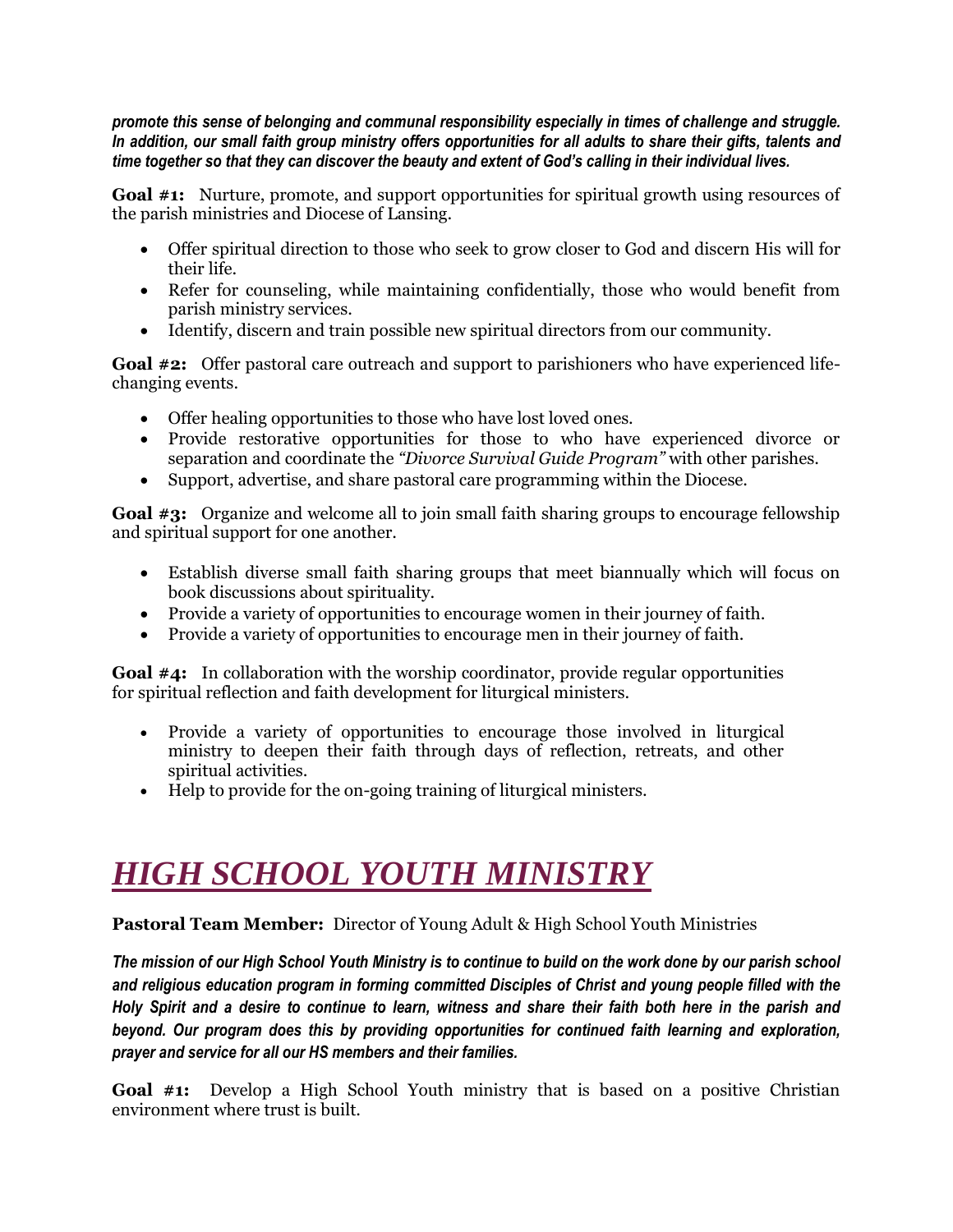- Establish a welcoming presence with high school students in diverse settings and take note of their ideas to develop programming to inspire participation in the ministry.
- Promote and develop a relationship with middle school youth at St. Francis School and other middle school age students participating in Religious Education to encourage transition and participation in the ministry.

**Goal #2:** Develop ways to foster the students' desire to learn more about Christ and the Catholic Faith.

- Provide non-threatening opportunities to learn, talk, pray, and reflect about Jesus and the faith.
- Introduce role models who will share their personal faith journey.
- Foster an environment where asking questions and exchanging ideas is encouraged so curiosity about the spiritual life will continue to grow.

**Goal #3:** Support students' openness to God by recognizing, honoring, nourishing and supporting the work of the Holy Spirit in their lives.

- Help students recognize how God has already been at work in their lives.
- Provide opportunities for students to develop a personal relationship with Jesus.
- Pray with and for students who "desire to be open to God" and encourage them to pray for this grace.

**Goal #4**: Empower and equip high school youth to a more active participation in the life, mission, and work of the church.

- Identify students' strengths and interests and provide opportunities for them to witness to their faith.
- Provide hands-on opportunities to serve within the parish by collaboration with other ministries.
- Provide hands-on opportunities to serve in broader missions outside the parish.

### *YOUNG ADULT MINISTRY*

**Pastoral Team Member:** Director of Young Adult and High Schools Youth Ministry

*St. Matthew recounts the story of a young man who asks Jesus, "Teacher, what must I do to inherit eternal life?" (Mt 19:16) For many of our young adults this is still a great question and a burning desire. By providing a ministry specifically geared to young adults, our community seeks to continue to journey with them as they explore this question in the context of their lives and relationships. We desire to help enrich their knowledge of the Faith and to grow and flourish in their identity as disciples and members of the parish community.* 

**Goal #1:** Develop a young adult program based on a positive Christian environment.

- Establish a presence within the parish and local community to reach out and welcome all young adults to participate in the ministry.
- Survey young adults and offer learning, worship, and social opportunities that reflect their interests.
- Promote and develop a relationship with the H.S. youth ministry.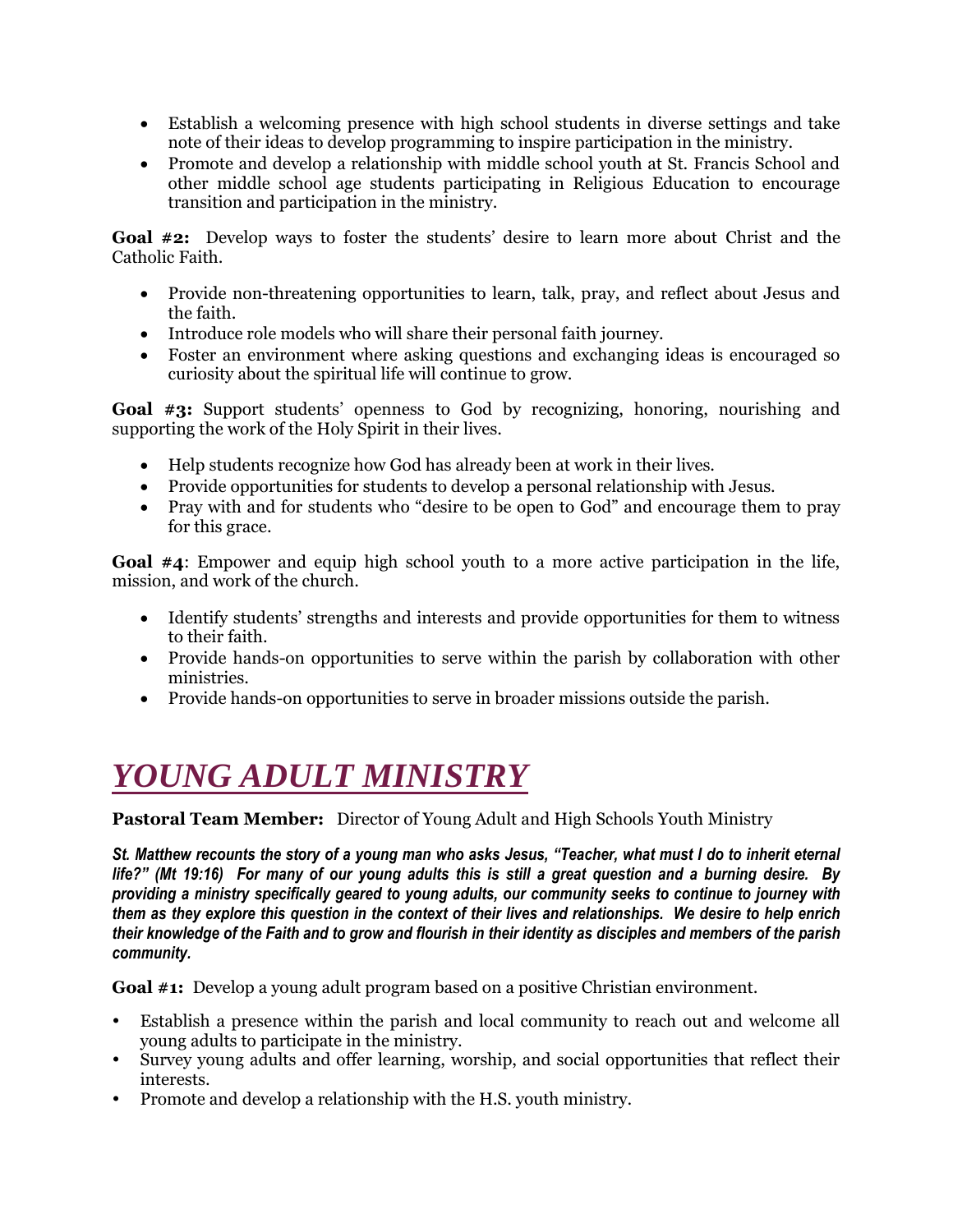Goal #2: Foster young adults' desire to learn more about Jesus and the Catholic faith.

- Provide consistent, relaxed social opportunities to talk and learn about Jesus and the Catholic faith in an environment where asking questions and exchanging ideas is encouraged.
- Explore various forms of prayer and reflection.
- Invite speakers to come and share their personal faith journeys.

**Goal #3:** Support young adults' openness to God by honoring, nourishing, and supporting the work of the Holy Spirit in their lives and within their relationships.

- Provide opportunities for young adults to develop a more personal relationship with Jesus and the community of faith.
- Advertise the young adult ministry throughout the community at large to witness to others the active work of the Holy Spirit.
- Coordinate fun fellowship activities with other local young adult ministries.
- Coordinate with parish ministries to make resources available for sacramental preparation.

**Goal #4:** Empower and equip young adults to a more active participation in the life, mission, and work of the Church.

- Utilize the strengths and interests of young adults by providing opportunities to witness and serve within parish ministries.
- Provide affordable opportunities to serve in broader missions outside the parish.
- Provide opportunities to explore vocational discernment.

#### *OUTREACH, SERVICE and JUSTICE*

#### **Pastoral Team Member:** Director of Social Outreach

*"When you did it for the least of these, my brothers and sisters, you did it for me." (Mt 25) Strong and challenging words from Jesus as he exhorts us, his disciples, to witness to our faith in practical ways before the world. Outreach to the poor, the needy, the sick, and the vulnerable in our society has always been an important and central part of our response to the Gospel message. Our social ministry is varied and active with abundant opportunities to fulfill this holy task.*

**Goal #1:** Give practical help, support, and friendship to those in need.

- Organize and coordinate service projects which serve the greater community.
- Lead the network of parish social ministries in their mission to provide services unique to their training and identity.
- Analyze available resources to expand, streamline, or collaborate within or outside of the parish.
- Refer to the appropriate community agency, those who are in need of services not provided by this parish.
- Identify organizations for special collections.
- Obtain technologies to coordinate events and activities within the ministry.

**Goal #2:** Develop Christian service opportunities and training for social ministry volunteers of all ages.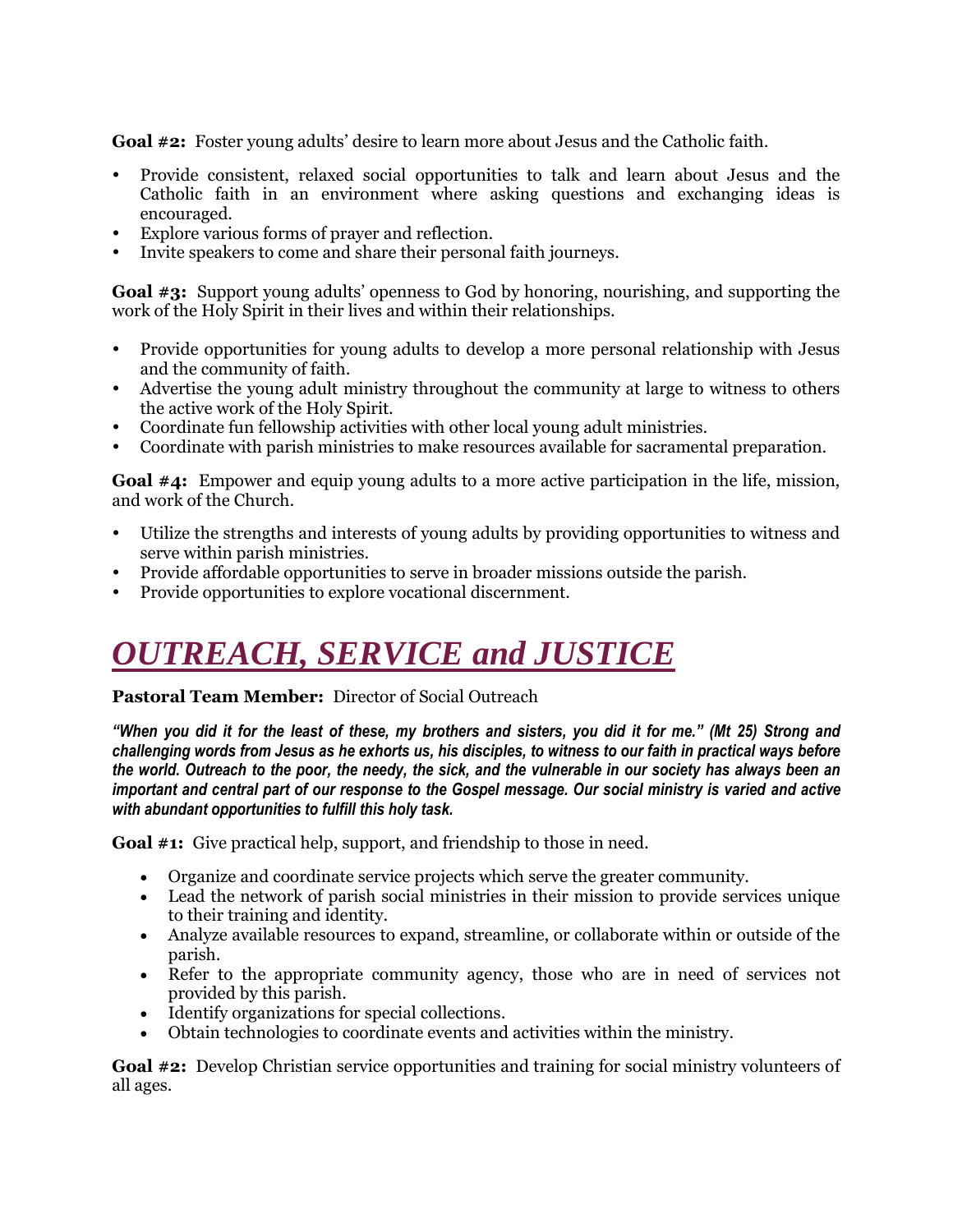- Provide opportunities to learn about social issues facing the local community and beyond.
- Increase awareness of major Catholic Social Teaching themes.
- Welcome and train volunteers to all social ministry committees.
- Develop and expand existing outreach ministries to accommodate additional cultural and language tracks that reflect the diversity of the parish and community.
- Develop and expand existing outreach ministries to accommodate the diversity of the parish and community.

### *ADMINISTRATION AND OPERATIONS*

**Pastoral Team Member:** Parish Business Manager

*The parable of the Wise and Foolish Builders in Matthew's Gospel (Mt 7:24-27) reminds us that all our Christian activities should be built on strong and enduring foundations. This applies equally to our parish administration and operations. Having strong, professional and accountable support mechanisms not only assists in the fulfillment of our overall parish mission to continue the mission of Christ but ensures that all our resources, financial and otherwise, are used for the best and most efficient purposes and goals and ultimately for the building up of the Kingdom of God. Each of these goals will be ongoing in nature and will be carried out under the direction of the Pastor and the Parish Finance Council.*

**Goal #1:** Demonstrate accountability based on sound financial practices and be forthright in all business affairs.

- Prepare regular and accurate reports for the Pastor, Finance Council, and Pastoral Team.
- Provide the necessary financial and operational support for the success of the ministries serving the parish.
- Provide employees with fair compensation, equal and just treatment, and assistance in obtaining entitled benefits.

**Goal #2:** Examine and evaluate physical facilities of our parish campus.

- Strive for improvement wherever possible that is within the constraints of the parish financial resources.
- Prepare and plan for the possible construction of a new parish hall in collaboration with the parish community, Parish Team, Finance Council, Parish Pastoral Council and local civil authorities.

**Goal #3:** Practice good stewardship of resources.

- Strive for ongoing and greater ecological disposal and recycling.
- Seek energy efficiencies wherever and whenever possible.

**Goal #4:** Prepare for anticipated transition in Administration and Operations.

 Develop written procedures for various activities to ensure a smooth transition of Team members and staff.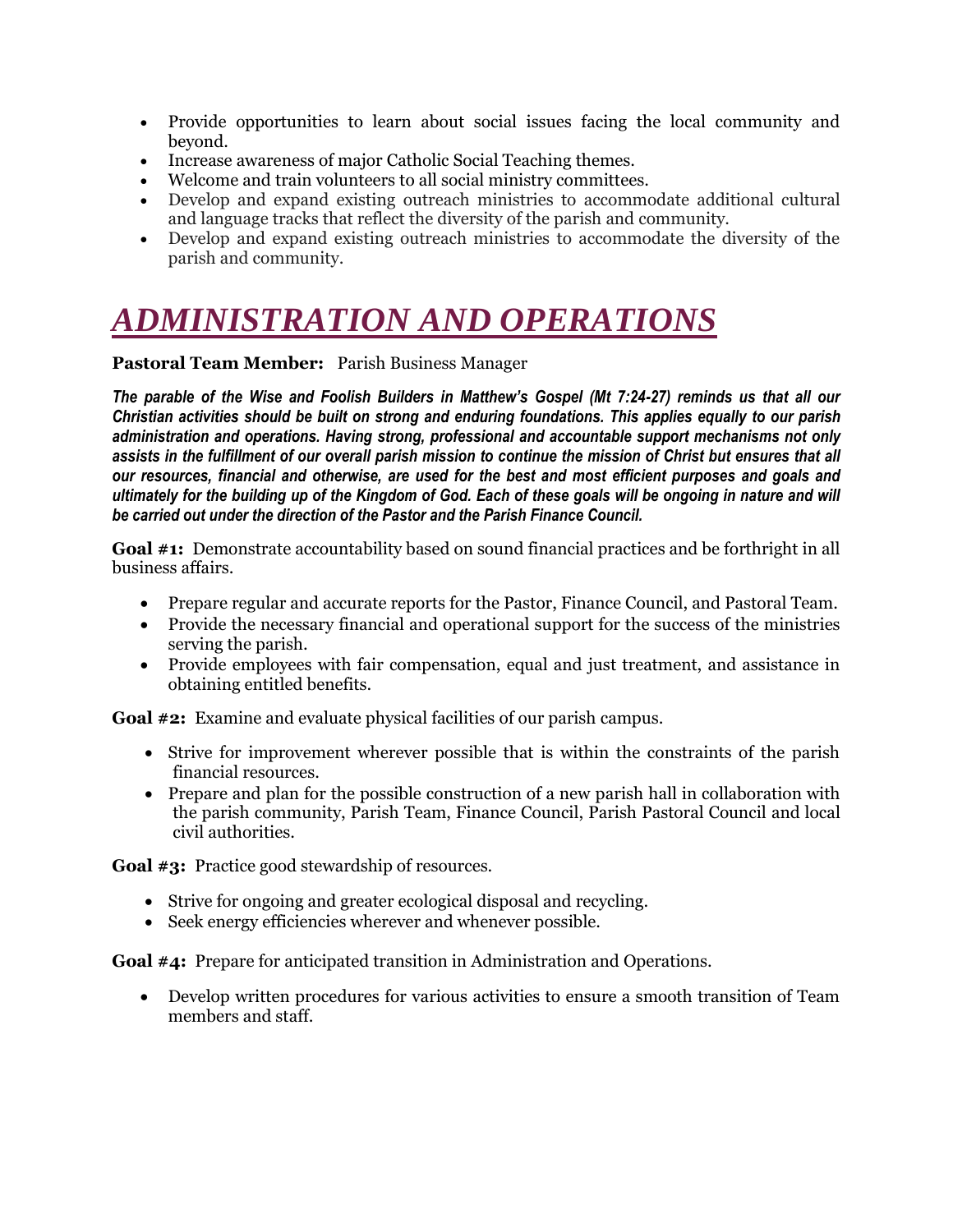### *STEWARDSHIP and DEVELOPMENT*

**Pastoral Team Member:** Director of Stewardship and Development

*Christian stewardship and giving have always been an essential part of the Christian life as evidenced in the Acts of the Apostles. Stewardship has its roots in the Old Testament and the Jewish tradition that all we have is sheer gift from God to be used for a Godly purpose and the betterment of all. As an active and vibrant community of faith with many ministries and apostolic activities, we rely on the generosity and goodness of our community to help fund ministry endeavors. This is not only an expression of who we are as a community of faith but a tangible witness that our time, talent, and treasure is a gift from God and that we are committed to living the Gospel message in all its many parts.* 

Goal #1: Plan and undertake parish stewardship efforts to care, tend for, and build up our faith, our parish family, and our community while responding to the call of evangelization, intentional discipleship, and stewardship.

- Encourage parishioners to practice faithful stewardship through deliberate prayer and discernment.
- Promote the message of stewardship through the use of *"Your Gifts: Your Works"* Form (previously known as Time & Talent.)
- Build and manage relationships with current and prospective donors and invite them to be a part of stewardship campaigns.
- Offer parishioners efficient and convenient ways to contribute to the financial well-being of the parish.
- Collaborate with parish team members and ministries to provide a wide variety of ways in which parishioners may contribute their gifts in support of Catholic stewardship.
- Identify innovative, convenient, and efficient technology to support parish stewardship efforts.
- Determine the need for seasonal or ongoing support within the ministry.

**Goal #2:** Broaden and grow the Development Committee's financial resources in support of St. Francis School.

- Build and manage relationships with current and prospective donors and invite them to be a part of development campaigns.
- Welcome new members to the Educational Trust Fund (ETF) Leadership Circle to grow the endowment for the school.
- Raise funds for school operations.
- Grow the tuition assistance fund.
- Build on the Hopes and Dreams Fund campaign.
- Evaluate and respond to the need for seasonal and on-going support within this ministry

#### *COMMUNICATIONS and TECHNOLOGY*

#### **Pastoral Team Member:** Director of Communications

*"Communication is a means of expressing the missionary vocation of the entire church." (Pope Francis: 2014 Communication Day). In a world full of media and differing means of communication, the call to preach and communicate the good news of Christ Jesus is ever urgent and ever changing. Finding new ways to fulfill our mission and to proclaim Christ demands that we stay abreast of the changes in the*